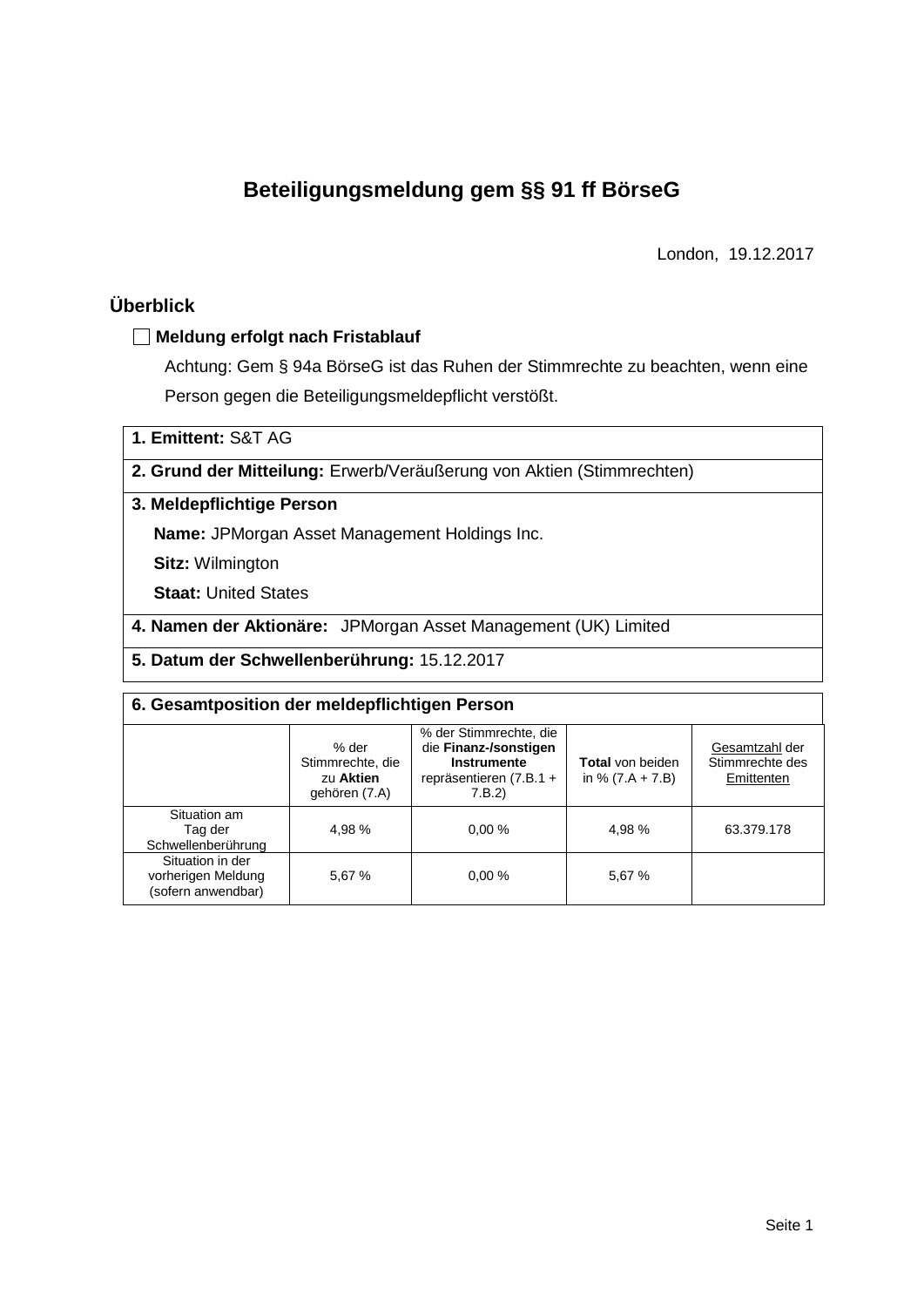### **Details**

### **7. Details über die gehaltenen Instrumente am Tag der Berührung der Schwelle:**

| A: Stimmrechte, die zu Aktien gehören |                               |                                 |                                      |                                 |  |  |  |  |
|---------------------------------------|-------------------------------|---------------------------------|--------------------------------------|---------------------------------|--|--|--|--|
|                                       |                               | Anzahl der Stimmrechte          | % der Stimmrechte                    |                                 |  |  |  |  |
| <b>ISIN der Aktien</b>                | Direkt<br>$(S 91 B$ örse $G)$ | Indirekt<br>$(S 92 B$ örse $G)$ | <b>Direkt</b><br>$(S 91 B$ örse $G)$ | Indirekt<br>$(S 92 B$ örse $G)$ |  |  |  |  |
| AT0000A0E9W5                          |                               | 3.156.386                       |                                      | 4,98%                           |  |  |  |  |
| <b>SUBTOTAL A</b>                     |                               | 3.156.386                       |                                      | 4,98 %                          |  |  |  |  |

| B 1: Finanzinstrumente / Sonstige Instrumente gem § 91a Abs 1 Z 1 BörseG                                                              |  |                     |  |  |  |  |  |
|---------------------------------------------------------------------------------------------------------------------------------------|--|---------------------|--|--|--|--|--|
| Anzahl der Stimmrechte<br>die erworben werden<br>Ausübungsfrist<br>% der Stimmrechte<br>Art des Instruments<br>Verfalldatum<br>können |  |                     |  |  |  |  |  |
|                                                                                                                                       |  |                     |  |  |  |  |  |
|                                                                                                                                       |  | <b>SUBTOTAL B.1</b> |  |  |  |  |  |

| B 2: Finanzinstrumente / Sonstige Instrumente gem § 91a Abs 1 Z 3 BörseG |                                                                                                                           |  |                     |  |  |  |  |
|--------------------------------------------------------------------------|---------------------------------------------------------------------------------------------------------------------------|--|---------------------|--|--|--|--|
| Art des<br>Instruments                                                   | Physisches oder<br>% der<br>Anzahl der<br>Ausübungsfrist<br>Verfalldatum<br>Cash Settlement<br>Stimmrechte<br>Stimmrechte |  |                     |  |  |  |  |
|                                                                          |                                                                                                                           |  |                     |  |  |  |  |
|                                                                          |                                                                                                                           |  | <b>SUBTOTAL B.2</b> |  |  |  |  |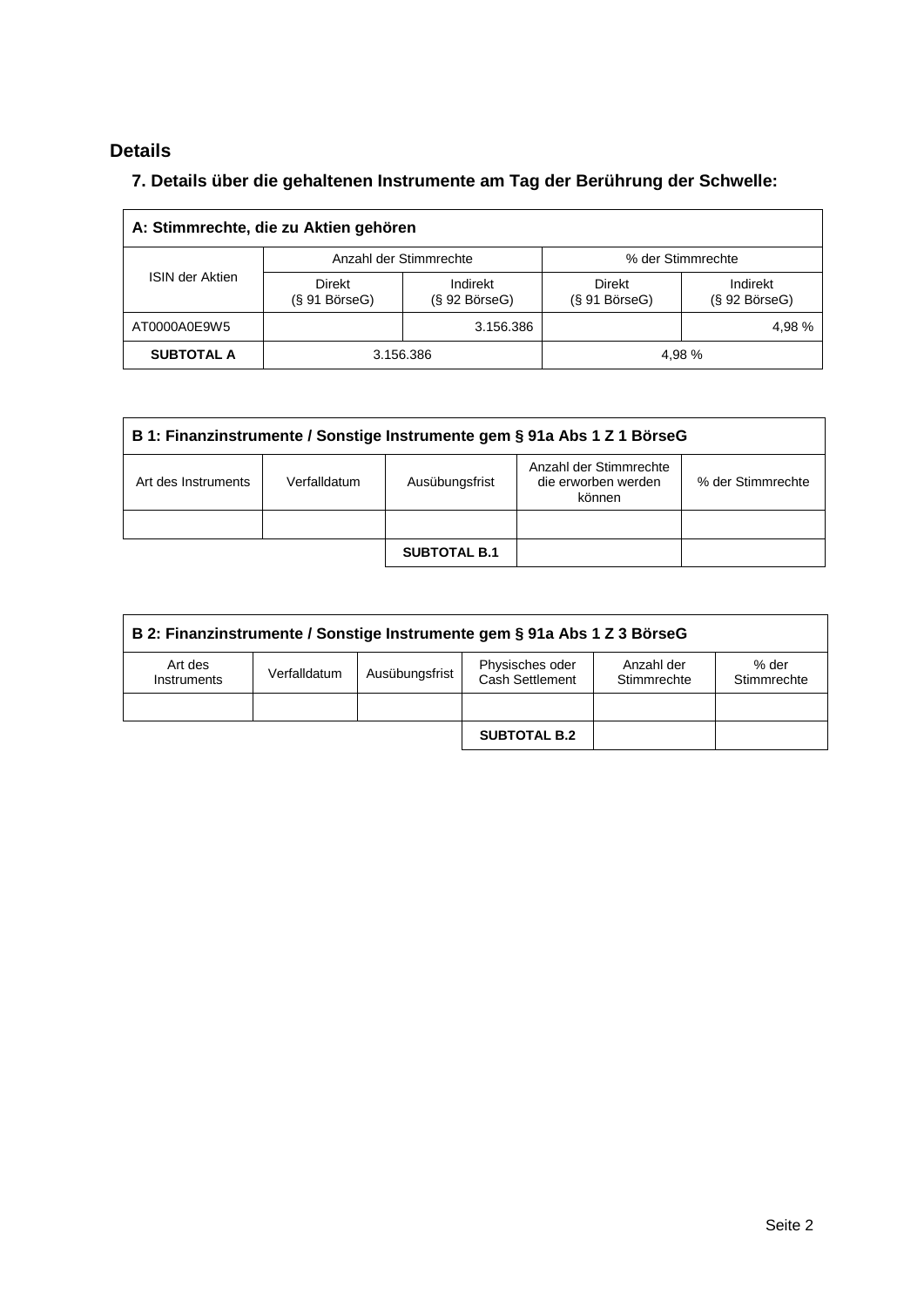### **8. Information in Bezug auf die meldepflichtige Person:**

Die meldepflichtige Person (Punkt 3) wird nicht von einer natürlichen/juristischen Person kontrolliert und kontrolliert auch keine andere Person, die direkt oder indirekt Instrumente am Emittenten hält.

 $\boxtimes$  Volle Kette der kontrollierten Unternehmen, über die die Stimmrechte und/oder Finanz-/sonstigen Instrumente gehalten werden, beginnend mit der obersten kontrollierenden natürlichen oder juristischen Person:

| Ziffer | <b>Name</b>                                              | Direkt kontrolliert<br>durch Ziffer | Direkt gehaltene<br>Stimmrechte in<br>Aktien $(\%)$ | Direkt gehaltene<br>Finanz-<br>/sonstige<br>Instrumente (%) | <b>Total von</b><br>beiden (%) |
|--------|----------------------------------------------------------|-------------------------------------|-----------------------------------------------------|-------------------------------------------------------------|--------------------------------|
|        | JPMorgan Asset<br>Management<br>Holdings Inc.            |                                     |                                                     |                                                             |                                |
| 2      | JPMorgan Asset<br>Management<br>International<br>Limited |                                     |                                                     |                                                             |                                |
| 3      | JPMorgan Asset<br>Management<br>Holdings (UK)<br>Limited | $\overline{2}$                      |                                                     |                                                             |                                |
| 4      | JPMorgan Asset<br>Management<br>(UK) Limited             | 3                                   | 4,98 %                                              |                                                             | 4,98 %                         |
|        |                                                          |                                     |                                                     |                                                             |                                |

### **9. Im Falle von Stimmrechtsvollmacht**

Datum der Hauptversammlung: -

Stimmrechtsanteil nach der Hauptversammlung: - entspricht - Stimmrechten

#### **10. Sonstige Kommentare:**

-

London am 19.12.2017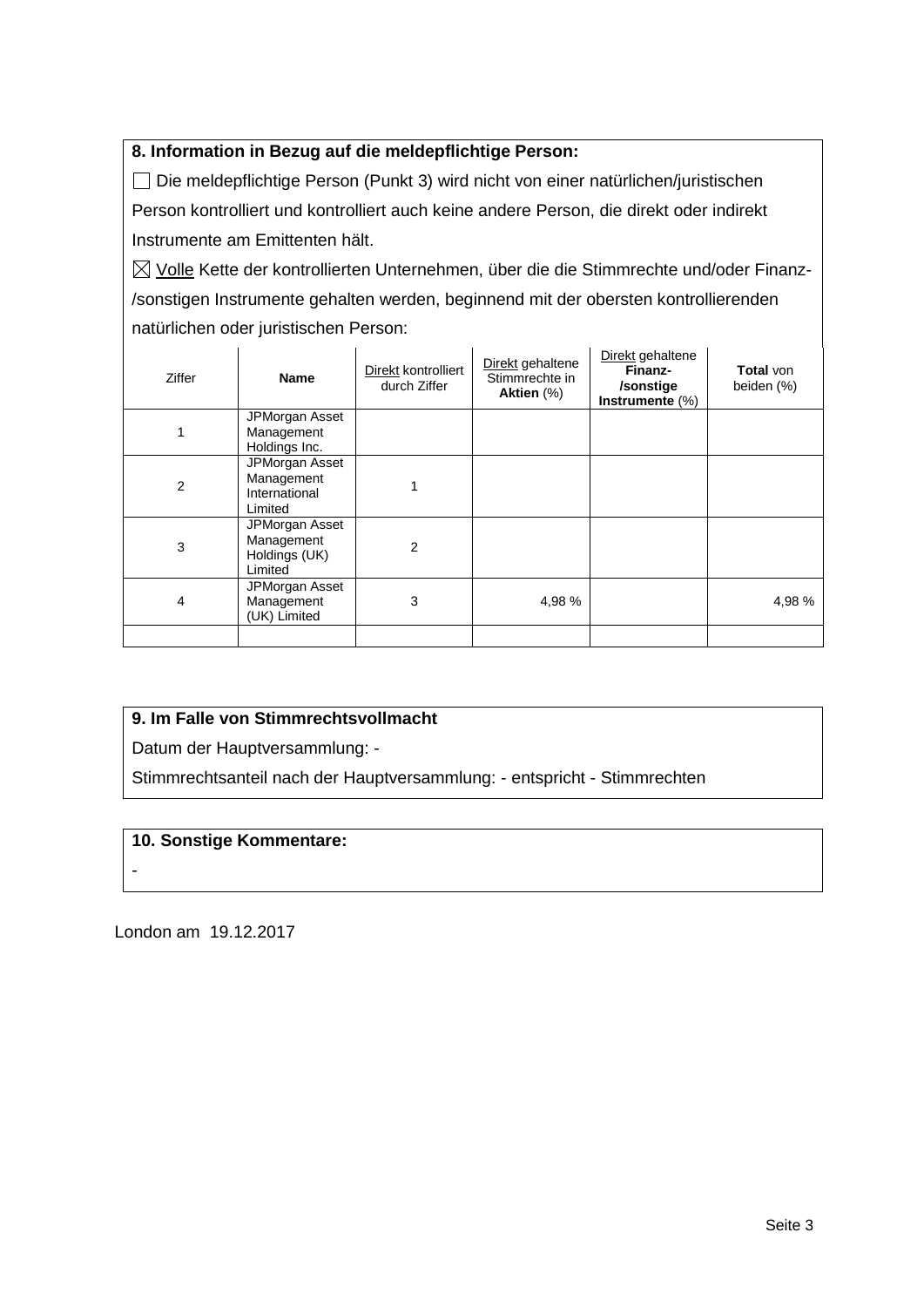# **NICHT ZU VERÖFFENTLICHEN!**

## **Meldung erfolgt durch**

JPMorgan Chase & Co. Evangelos Galiatsatos EMEA\_DOI\_Compliance@jpmchase.com +44 20 7742 4168

## **NICHT ZU VERÖFFENTLICHEN!**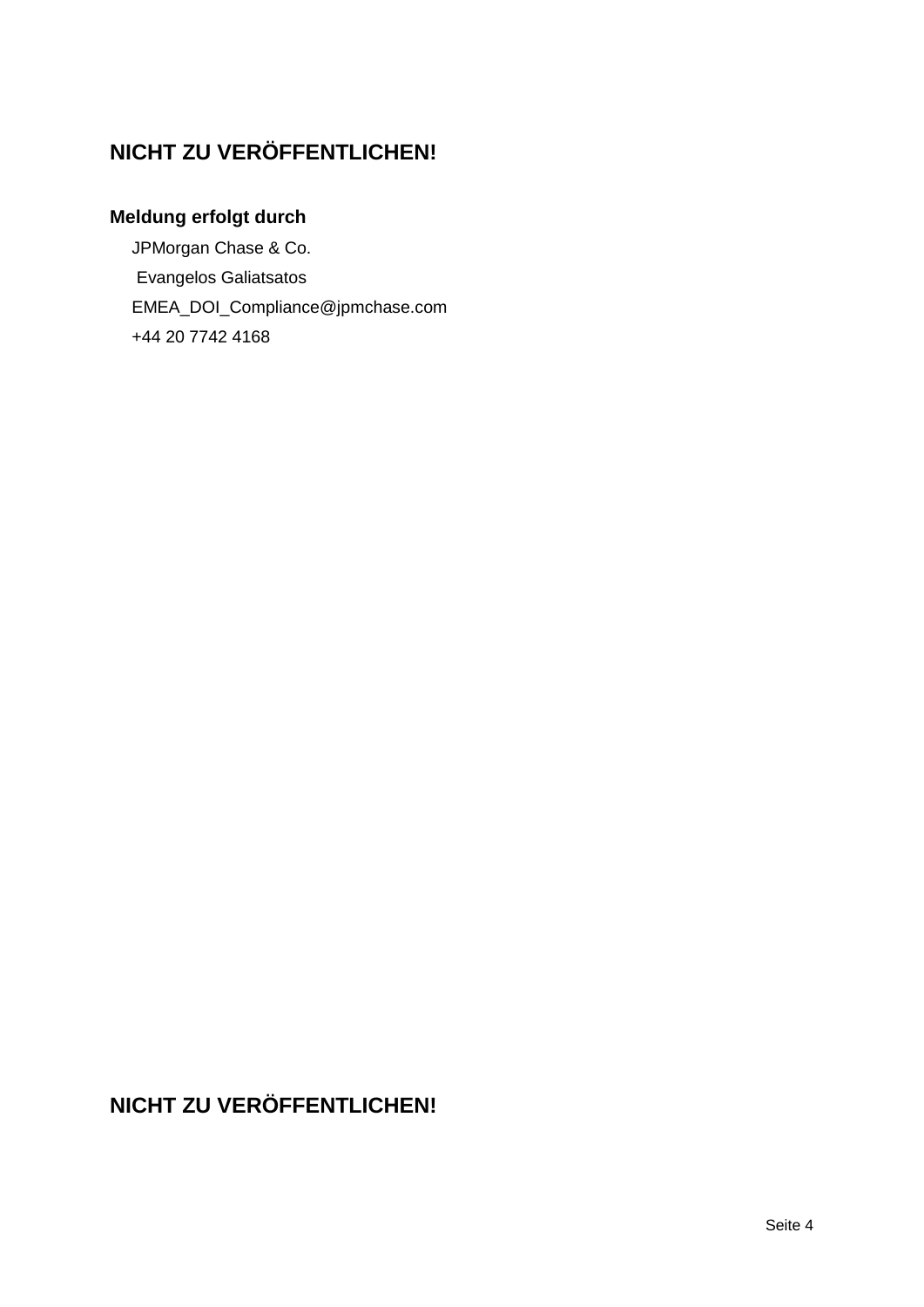## **Major holdings notification pursuant to Sec. 91 to 92 BörseG**

London, 19.12.2017

### **Overview**

#### **Notification made after deadline**

Caution: In case of violations of major holdings notification rules, please pay attention to Section 94a BörseG (Suspension of voting rights)

**1. Issuer:** S&T AG

**2. Reason for the notification:** Acquisition or disposal of voting rights

#### **3. Person subject to notification obligation**

**Name:** JPMorgan Asset Management Holdings Inc.

**City:** Wilmington

**Country:** United States

**4. Name of shareholder(s):** JPMorgan Asset Management (UK) Limited

**5. Date on which the threshold was crossed or reached:** 15.12.2017

#### **6. Total positions**

|                                                                                | % of voting rights<br>attached to<br>shares $(7.A)$ | % of voting rights<br>through<br>financial/other<br>instruments $(7.B.1 +$<br>7.B.2 | <b>Total</b> of both in %<br>$(7.A + 7.B)$ | Total number of<br>voting rights of<br>issuer |
|--------------------------------------------------------------------------------|-----------------------------------------------------|-------------------------------------------------------------------------------------|--------------------------------------------|-----------------------------------------------|
| Resulting situation on the<br>date on which threshold<br>was crossed / reached | 4.98%                                               | 0.00%                                                                               | 4.98 %                                     | 63.379.178                                    |
| Position of previous<br>notification (if applicable)                           | 5.67 %                                              | 0.00%                                                                               | 5,67 %                                     |                                               |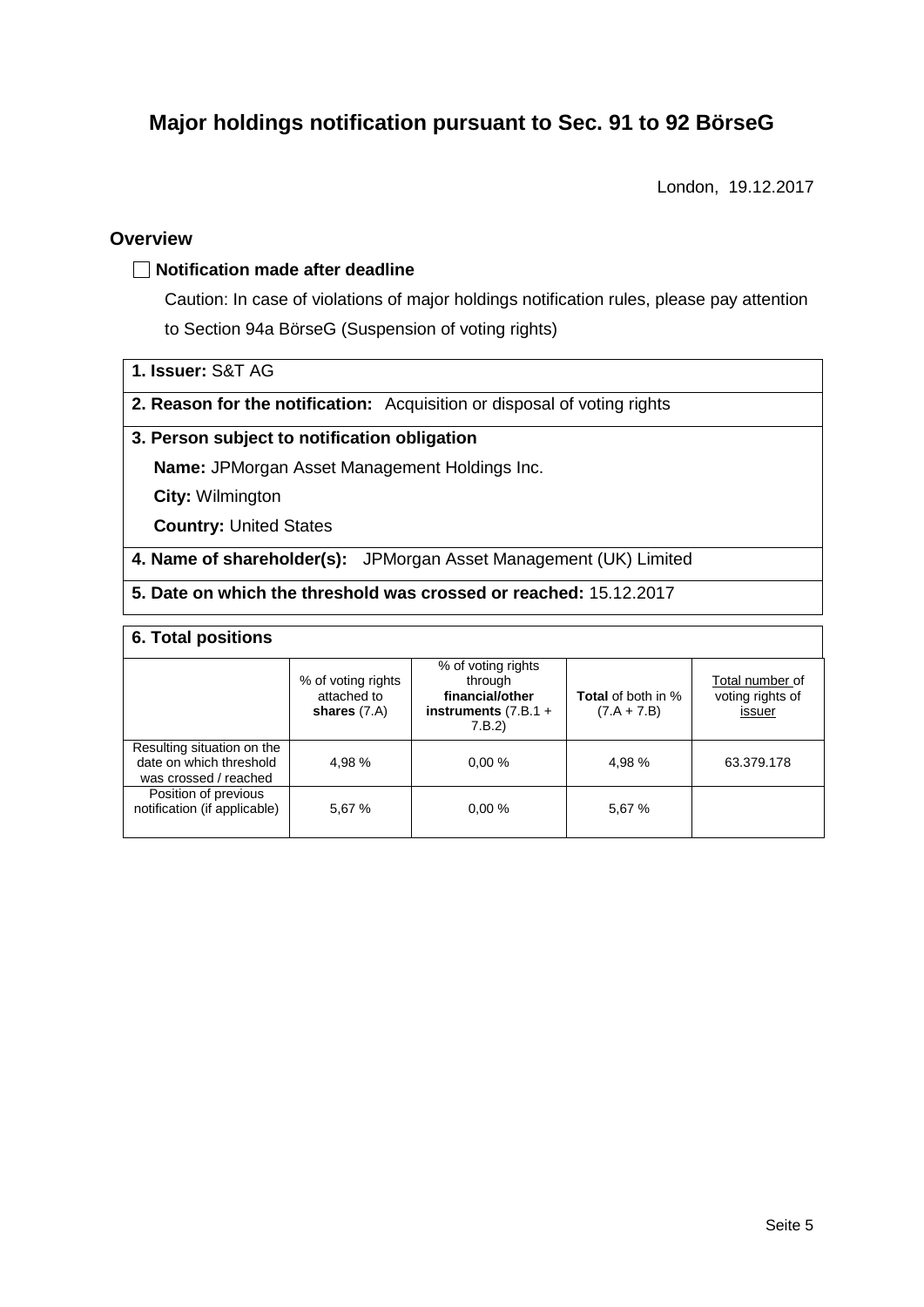### **Details**

### **7. Notified details of the resulting situation:**

| A: Voting rights attached to shares |                                               |                             |                           |                             |  |  |  |
|-------------------------------------|-----------------------------------------------|-----------------------------|---------------------------|-----------------------------|--|--|--|
| <b>ISIN Code</b>                    | Number of voting rights<br>% of voting rights |                             |                           |                             |  |  |  |
|                                     | Direct<br>(Sec 91 BörseG)                     | Indirect<br>(Sec 92 BörseG) | Direct<br>(Sec 91 BörseG) | Indirect<br>(Sec 92 BörseG) |  |  |  |
| AT0000A0E9W5                        |                                               | 3.156.386                   |                           | 4,98%                       |  |  |  |
| <b>SUBTOTAL A</b>                   | 3.156.386                                     |                             |                           | 4.98 %                      |  |  |  |

| B 1: Financial / Other Instruments pursuant to Sec. 91a para. 1 No. 1 BörseG |                        |                 |                                                                                      |                    |  |  |  |
|------------------------------------------------------------------------------|------------------------|-----------------|--------------------------------------------------------------------------------------|--------------------|--|--|--|
| Type of instrument                                                           | <b>Expiration Date</b> | Exercise Period | Number of voting<br>rights that may be<br>acquired if the<br>instrument is exercised | % of voting rights |  |  |  |
|                                                                              |                        |                 |                                                                                      |                    |  |  |  |
| <b>SUBTOTAL B.1</b>                                                          |                        |                 |                                                                                      |                    |  |  |  |

| B 2: Financial / Other Instruments pursuant to Sec. 91a para. 1 No. 3 BörseG                                                                           |  |  |                     |  |  |  |  |
|--------------------------------------------------------------------------------------------------------------------------------------------------------|--|--|---------------------|--|--|--|--|
| Physical /<br>Expiration<br>Exercise<br>Number of<br>% of voting<br>Type of instrument<br>Cash Settlement<br>rights<br>Period<br>Date<br>voting rights |  |  |                     |  |  |  |  |
|                                                                                                                                                        |  |  |                     |  |  |  |  |
|                                                                                                                                                        |  |  | <b>SUBTOTAL B.2</b> |  |  |  |  |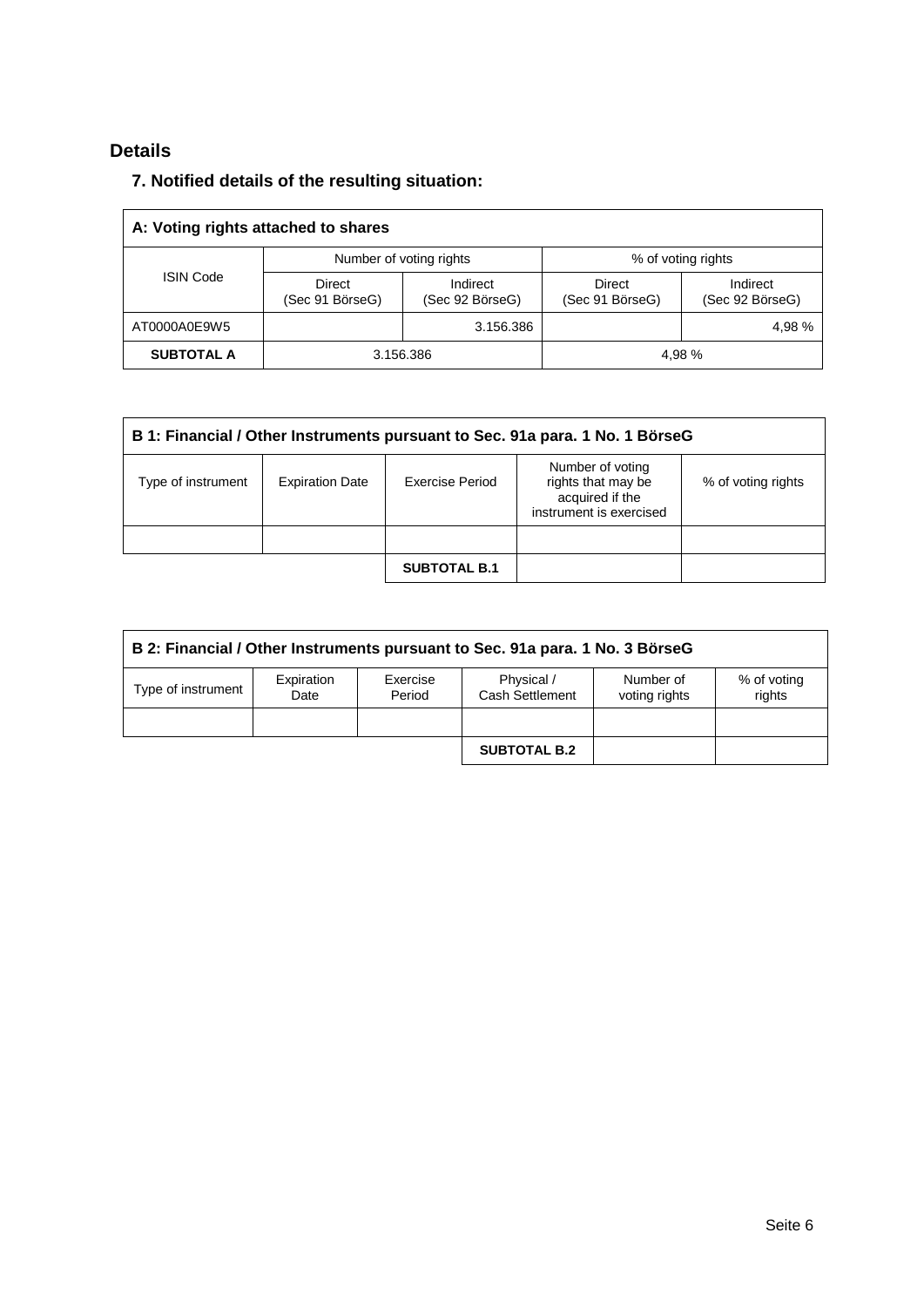### **8. Information in relation to the person subject to the notification obligation:**

 $\Box$  Person subject to the notification obligation is not controlled by any natural person or legal entity and does not control any other undertaking(s) holding directly or indirectly an interest in the (underlying) issuer.

 $\boxtimes$  Full chain of controlled undertakings through which the voting rights and/or the financial/other instruments are effectively held starting with the ultimate controlling natural person or legal entity:

| No. | <b>Name</b>                                              | <b>Directly</b><br>controlled by No. | <b>Shares</b> held<br>$\frac{directly}{\%}$ | <b>Financial/other</b><br><b>instruments</b><br>held directly (%) | <b>Total of both</b><br>$(\% )$ |
|-----|----------------------------------------------------------|--------------------------------------|---------------------------------------------|-------------------------------------------------------------------|---------------------------------|
|     | JPMorgan Asset<br>Management<br>Holdings Inc.            |                                      |                                             |                                                                   |                                 |
| 2   | JPMorgan Asset<br>Management<br>International<br>Limited |                                      |                                             |                                                                   |                                 |
| 3   | JPMorgan Asset<br>Management<br>Holdings (UK)<br>Limited | $\mathcal{P}$                        |                                             |                                                                   |                                 |
| 4   | JPMorgan Asset<br>Management<br>(UK) Limited             | 3                                    | 4,98 %                                      |                                                                   | 4,98 %                          |
|     |                                                          |                                      |                                             |                                                                   |                                 |

#### **9. In case of proxy voting**

Date of general meeting: -

Voting rights after general meeting: - is equivalent to - voting rights.

### **10. Sonstige Kommentare:**

-

London am 19.12.2017